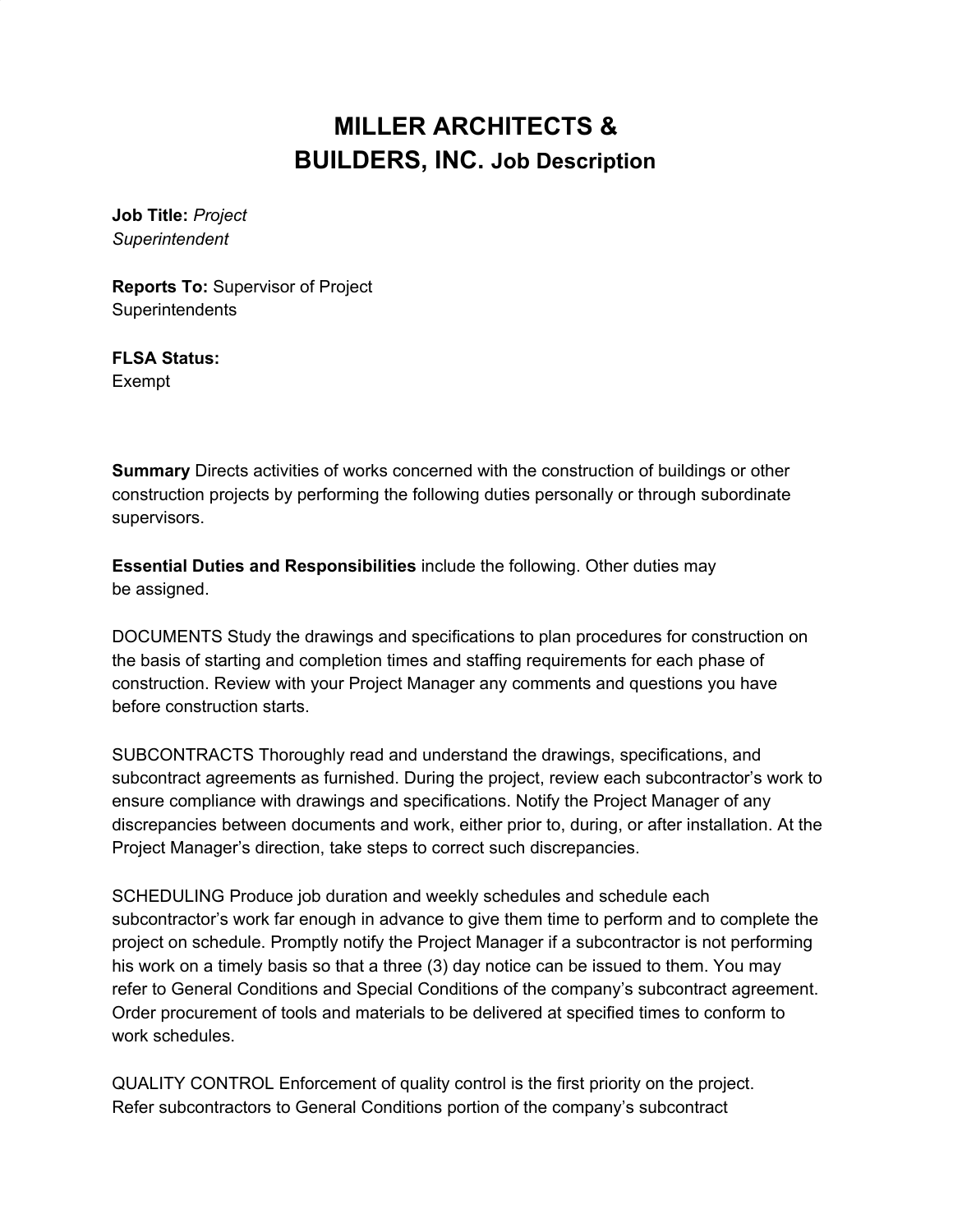## agreement.

DELIVERIES Immediately check all delivered materials for defects and quantities prior to signing any delivery tickets. Send all damaged material(s) back and adjust quantity discrepancies on the delivery ticket. The driver must sign a Purchase Order or some form, noting the returned material(S). DO NOT let the driver leave before this is done. PURCHASING Purchase materials as directed by the Project Manager. Call at least two (2) places for quotes before buying.

CLEANLINESS Maintain a clean and organized (safe) job trailer at all times. Utilize the Warning/Dismissal Notice to issue a written notice to subcontractors who fail to follow your verbal order to place their debris in the area provided.

SAFETY Notify subcontractors verbally of unsafe acts or situations and follow it up in writing on the Warning/Dismissal Notice form. See the Special Conditions of the company's subcontract agreement.

DAILY REPORT FORMS Fill out the Daily Report Forms on a daily basis and turn them in with your timeslips on a bi-weekly basis. If there is any information that the Project Manager should know immediately (items d and e below), fax a copy of the Daily Report Form to the Project Manager. In addition to those items mentioned above, note the following items on the Daily Report Form:

A. Weather Conditions B. Subcontractors at the jobsite. Were there enough workers to get the job done? C. Names of any visitors or inspectors. D. Any disputes with subcontractors. E. Any comments from delivery drivers regarding payment of goods. See Paragraph 1 of the

General Conditions of the company's subcontract agreement. F. Items returned (note invoice or purchase order number).

LABOR Monitor all personnel on the jobsite. Do not hire or allow any personnel to be on-site that are not direct employees of the company without properly filled out forms, or personnel that are not in a subcontractor's direct employ and control.

PROFESSIONALISM Maintain professional conduct and appearance with Owner, Architect, Engineers, Inspectors, and General Public and wear the required uniform shirts while on the jobsite.

OTHER Confer with supervisory personnel and labor representatives to resolve complaints and grievances within the workforce.

Inspect work in progress to ensure that workmanship conforms to specifications and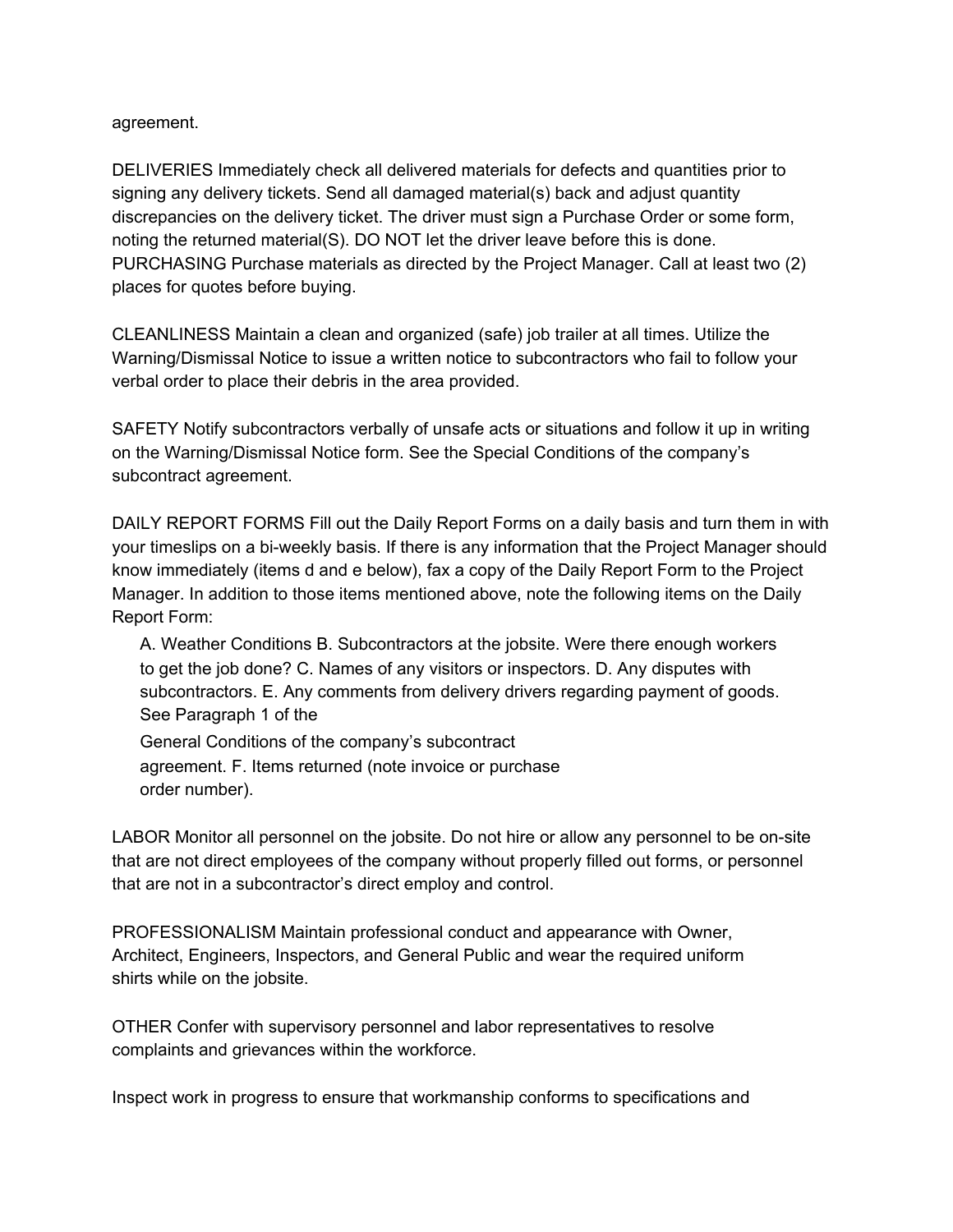adhere to construction schedules.

Direct workers hired for major maintenance or reconditioning projects for existing installations.

Construction trade skills will be required to be performed after all supervisory, office, and other tasks are done.

## **Supervisory Responsibilities**

Directly supervises 1 to 24 employees of independent subcontractors that are working on the project. Carries out supervisory responsibilities in accordance with the organization's policies and applicable laws. Responsibilities include training employees; planning, assigning, and directing work; addressing complaints and resolving problems.

**Qualifications** To perform this job successfully, an individual must be able to perform each essential duty satisfactorily. The requirements listed below are representative of the knowledge, skill, and/or ability required. Reasonable accommodations may be made to enable individuals with disabilities to perform the essential functions.

**Education and/or Experience** Associate's degree (A.A.) or equivalent from two-year college or technical school; or ten years related experience and/or training; or equivalent combination of education and experience.

**Language Skills** Ability to read and comprehend simple instructions, short correspondence, and memos. Ability to write simple correspondence. Ability to effectively present information one-on-one and small group situations to subcontractors, clients, and other employees of the organization.

**Mathematical Skills** Ability to add, subtract, multiply, and divide in all units of measure, using whole numbers, common fractions, and decimals.

**Reasoning Ability** Ability to apply common sense understanding to carry out instructions furnished in written, oral, or diagram form. Ability to deal with problems involving several predictable variables in standardized situations.

**Computer Skills** To perform this job successfully, an individual should have knowledge of Internet software.

**Certificates, Licenses, Registrations** Maintain a valid driver's license.